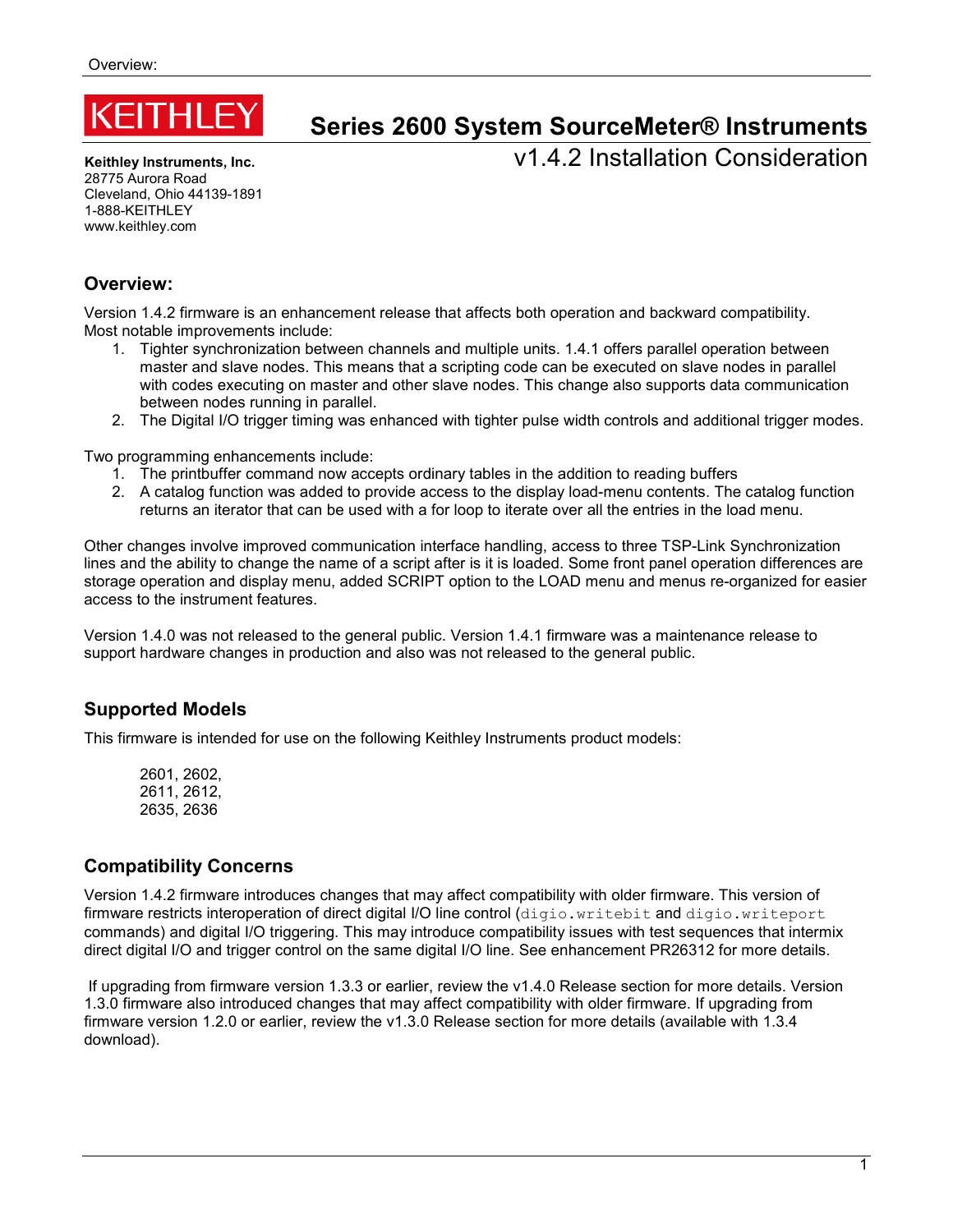## **Models 2601/2602**

The following table outlines the considerations that should be made when deciding whether or not to upgrade your Model 2601/2602 firmware to v1.4.2.

| Consideration                    | <b>From</b><br>V1.1.3<br>V1.1.4 | From<br>V1.3.3              | From<br>V1.4.0 | <b>From</b><br>V1.4.1 |
|----------------------------------|---------------------------------|-----------------------------|----------------|-----------------------|
| Recalibration required?          | No                              | No                          | No             | No                    |
| Backward compatibility concerns? | Yes <sup>2</sup>                | $\mathsf{Yes}^{\mathsf{2}}$ | No             | No                    |
| Should you upgrade?              | Review <sup>3</sup>             | Review <sup>3</sup>         | Yes            | Review <sup>3</sup>   |

For information about upgrading from a firmware version older than v1.1.3, contact Keithley Instruments customer support or consult the release notes for earlier releases.

## **Models 2611/2612**

The following table outlines the considerations that should be made when deciding whether or not to upgrade your Model 2611/2612 firmware to v1.4.2.

| <b>Consideration</b>             | From<br>V1.2.0   | <b>From</b><br>V1.3.3 | From<br>V1.4.0 | <b>From</b><br>V1.4.1 |
|----------------------------------|------------------|-----------------------|----------------|-----------------------|
| Recalibration required?          | No               | No                    | No             | No                    |
| Backward compatibility concerns? | Yes <sup>2</sup> | Yes $^{\mathsf{c}}$   | No             | No                    |
| Should you upgrade?              | Yes              | Review <sup>3</sup>   | Yes            | Review <sup>3</sup>   |

## **Models 2635/2636**

The following table outlines the considerations that should be made when deciding whether or not to upgrade your Model 2635/2636 firmware to v1.4.2.

| <b>Consideration</b>             | From<br>V1.3.0<br>V1.3.3 | From<br>V1.4.0 | <b>From</b><br>V1.4.1 |
|----------------------------------|--------------------------|----------------|-----------------------|
| Recalibration required?          | Partial <sup>4</sup>     | No             | No                    |
| Backward compatibility concerns? | $\mathsf{Yes}^5$         | No             | No                    |
| Should you upgrade?              | Review <sup>6</sup>      | Yes            | Review <sup>6</sup>   |

 $\overline{1}$ 1 Recalibration is not necessary when upgrading to v1.4.2 firmware. However, if the unit is recalibrated after performing the upgrade, a recalibration will be required if the firmware is later downgraded to v1.2.0 or any earlier version.

5 This version of firmware introduces some changes in behavior compared to older firmware. See the Compatibility Concerns section for more details.

6 Review the entire list of changes made in all firmware versions between your current version and v1.4.2. Upgrade if any of the fixes or enhancements are desired.

<sup>2</sup> This version of firmware introduces some changes in behavior compared to older firmware. See the Compatibility Concerns section for more details.

<sup>3</sup> Review the entire list of changes made in all firmware versions between your current version and v1.4.2. Upgrade if any of the fixes or enhancements are desired.

<sup>4</sup> Differences between this version of firmware and version 1.3 firmware may cause a few-hundred fA shift in current measurements. A script included with the firmware should be run one time on the instrument after upgrading the unit. This will adjust the offset calibration to remove this shift. Once this script is run on an instrument, if the instrument is later downgraded to version 1.3 firmware, the script must be run on the instrument again after downgrading the firmware. A full recalibration is not necessary and the instrument does not need to be returned to the factory.